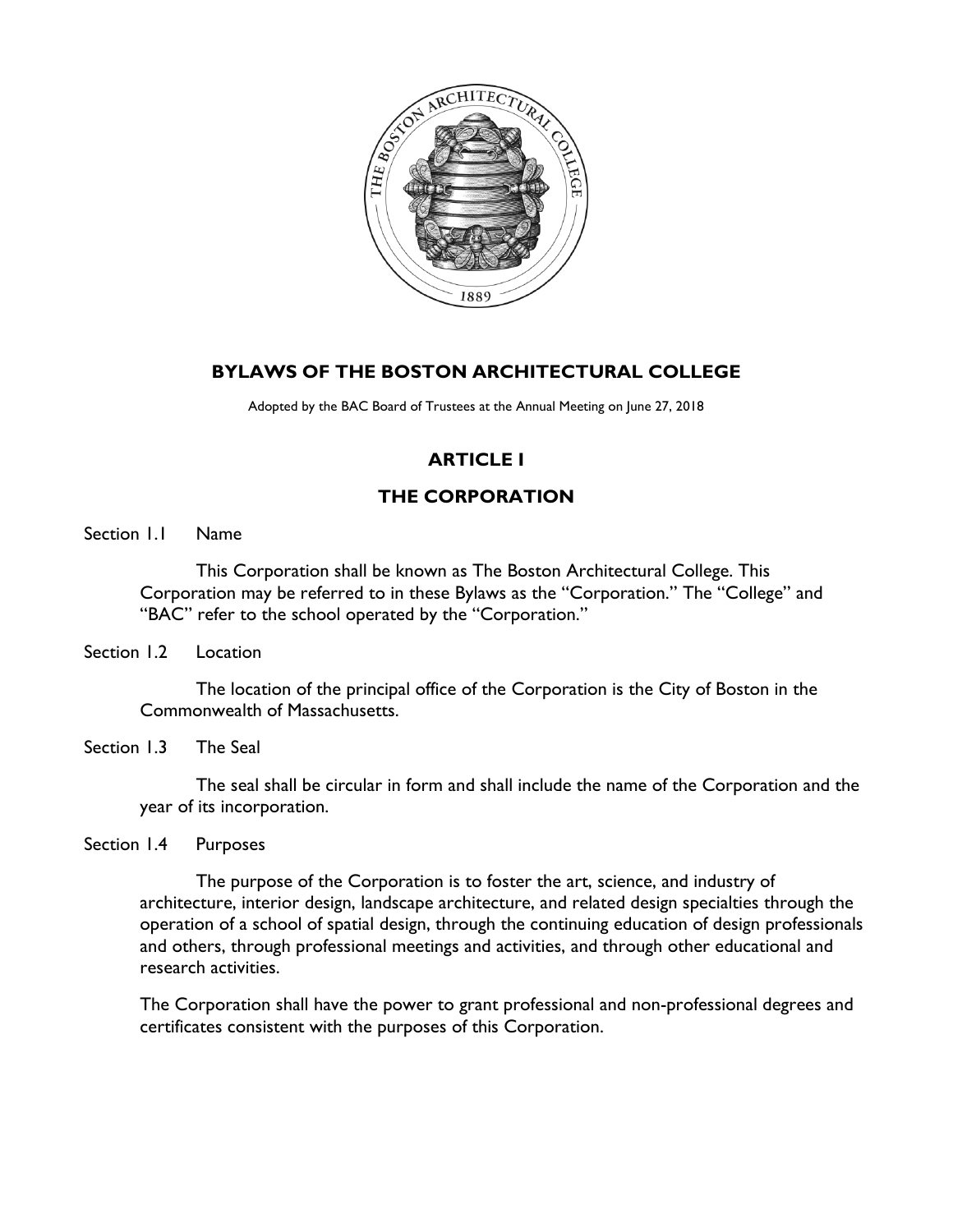## Section 1.5 Prohibition of Discrimination

In the administration of its affairs, the College shall not discriminate against any person on the basis of race, creed, color, religion, national or ethnic origin, sex, sexual orientation, gender identity, gender expression, age, handicap, or veteran status.

# **ARTICLE II**

# **THE BOARD OF TRUSTEES**

## Section 2.1 Members

In accordance with Massachusetts General Laws ch. 180 §3, the Corporation shall have a Board of Trustees. The Board shall consist of no more than twenty-three (23) persons, of whom one shall be the President of the College then serving who shall be an *ex-officio* nonvoting member of the Board of Trustees.

### Section 2.2 Nominations

All Trustees shall be encouraged to submit to the Governance Committee suggestions for candidates for office. Each year the Governance Committee shall prepare a list of candidates for Trustees and Officers of the Board to be filled at the next Annual Meeting of the Trustees. The committee shall present its lists of candidates to the Secretary at least thirty (30) days before the date of the Annual Meeting. The committee may meet and nominate other candidates for consideration at a regular or special meeting at any other time. The Secretary shall thereupon distribute a written ballot along with a short biographical description of each candidate so submitted to the Trustees. The Governance Committee may nominate one or more of its own members for Trustee positions. Current faculty, Staff, and students of the BAC shall not be nominated nor allowed to serve as a Trustee with the exception of the President.

# Section 2.3 Election and Reelection

Trustees shall be elected or re-elected by a majority vote of the Trustees for a term of three (3) years. As nearly as practicable, the terms shall be allocated that each year one-fourth or more of the Trustees shall be elected or reelected by the Board of Trustees. Terms of office shall begin at the adjournment of the meeting at which a Trustee is elected. Each Trustee shall hold office for the terms to which such Trustee was elected and until such Trustee's successor is chosen and qualified.

### Section 2.4 Voting

Each Trustee shall be entitled to one vote with the exception of the President of the College.

# Section 2.5 Term Limits

Trustees shall be eligible to serve for a period of no more than four (4) full consecutive three (3) year terms and shall not be eligible for re-election to the Board for a period of two (2) years thereafter, with the exception of the President of the College. No person elected Chair and no person elected Vice Chair may serve for more than two (2) full consecutive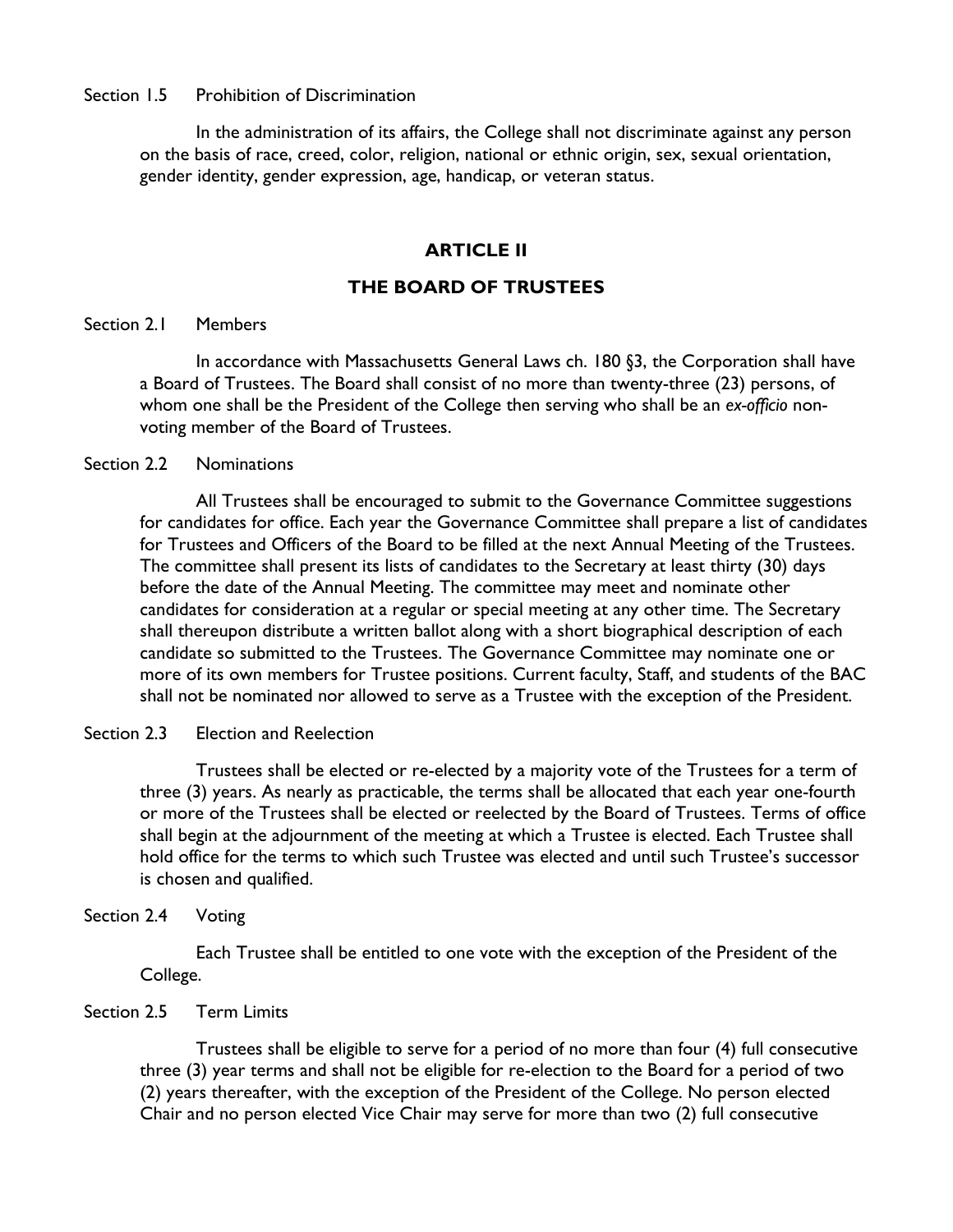additional two (2) year terms in office by reason thereof. The term for the Chair of the Board, the Vice Chair, the Treasurer, and the Secretary as an officer shall be two (2) years.

Section 2.6 Resignation and Removal

Any Trustee may resign from their office at any time through the submission of a written letter or email to the Chair and/or the Secretary of the Board of Trustees.

Any Trustee may be removed from office by an affirmative vote of two-thirds of all Trustees if it is in the judgement of the Board that such Trustee is unable or unwilling to discharge the duties of his or her office and/or has been found to have conducted himself or herself in an unethical manner or one that is therefore detrimental to the mission and/or reputation of the College.

Section 2.7 Vacancies

Any vacancy among the Trustees may be filled by the Board of Trustees for the unexpired term.

Section 2.8 Payments to Officers and Trustees

All Officers and Trustees, other than the President, shall serve without salary. Trustees may be reimbursed for reasonable costs as approved by the Board.

# **ARTICLE III POWERS AND RESPONSIBILITIES OF THE BOARD OF TRUSTEES**

## Section 3.1 Powers

The Board of Trustees shall have all powers provided by law or necessary to supervise the business and affairs of the College and all powers to carry out any other functions as are permitted by these Bylaws or by the Articles of Organization, except as limited by law. The Primary functions of the Board of Trustees shall be oversight of the operations of the College and the establishment of policy and the sound management of the resources of the College. The powers of the Board shall include, but shall not be limited to, the following:

- a) To elect the President and all other such officers of the Corporation provided for herein and as the Board shall create; and to remove the President or any such other officers from office for breach of such officer's contract of employment, or conduct or ethical violations detrimental to the mission or reputation of the College, as determined in the sole discretion of the Trustees, by a two-thirds vote of all Trustees then in office and entitled to vote. To appoint and remove Officers of the Board of Trustees.
- b) To enact and amend rules and regulations for governing the administration of the Corporation and the use of its property.
- c) To authorize all contracts, conveyances, acquisitions, or dispositions of property of the Corporation, including without limitation mortgages, loans, security interests, and sales of all or any part of the assets of the Corporation.
- d) To review and adopt the annual budget of the College, which shall be submitted to the Board upon recommendation of the President and after review and approval of the Finance Committee.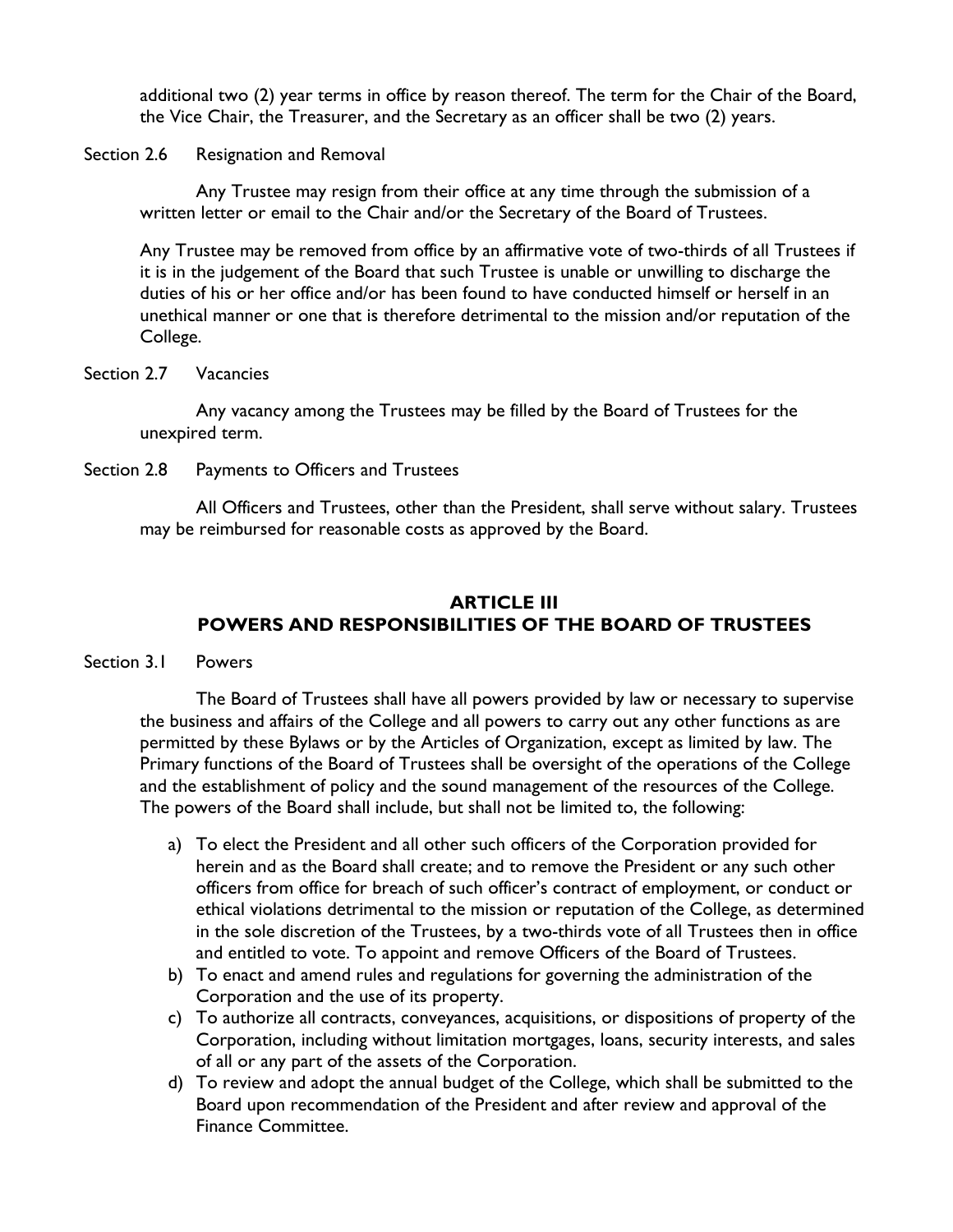- e) To establish, review, and approve any changes in the educational programs within the College, consistent with its purposes.
- f) To authorize any changes in tuition within the College.
- g) To set the number of Trustees, from time to time.
- h) To make and enforce such rules, other arrangements, and contracts as it may deem wise for and on behalf of the Corporation relative to its properties and activities including contracts of employment of the President.

# **ARTICLE IV**

# **OFFICERS OF THE COLLEGE AND THEIR DUTIES**

#### Section 4.1 President

A President shall be elected by the Board of Trustees. The President shall be the chief executive officer of the Corporation, shall be a full-time employee of the Corporation, and shall be responsible to the Board for the operation of the College. The President shall recommend to the Board policies and programs regarding both educational and other activities of the College and shall be responsible to the Board for administering and implementing such policies and programs of the Board. The President shall also be responsible to the Board for the management and operation of the College, its staff, its faculty, and its physical plant. The President shall propose a complete budget for the Corporation and be responsible to the Board for its administration. The President shall grant any degrees the Corporation is empowered to grant to students the President determines to be properly qualified upon completion of a degree granting program of the College. The President shall consult with the Board and, with committees appointed by the Board, shall keep the Board informed as to all of the operations of the College and shall make a formal report to the Board of Trustees at each regular meeting of the Trustees or as otherwise requested by the Board of Trustees. A vacancy in the Presidency shall be filled by the Board of Trustees.

#### Section 4.2 Chief Financial Officer

There shall be a Vice President for Finance and Administration who shall be the Chief Financial Officer of the Corporation. Subject to the direction of the President and the oversight of the Board of Trustees, the Chief Financial Officer shall have charge of the management of the financial affairs of the College. The Chief Financial Officer shall serve as Assistant Treasurer to the Board for the purpose of executing real estate documents pursuant to Massachusetts General Laws ch. 155 §8A. The President shall appoint an individual qualified by experience and training to be the Chief Financial Officer who shall report directly to the President. The Chief Financial Officer shall have primary responsibility for the design, implementation, maintenance, and enhancement of a system or systems of financial controls ensuring that all aspects of the College's business are carried out appropriately. The Chief Financial Officer shall be responsible for keeping the financial and business records of the College and for advising the Treasurer and the Finance Committee of the Board of Trustees on all matters relating to the financial health of the College in a timely manner.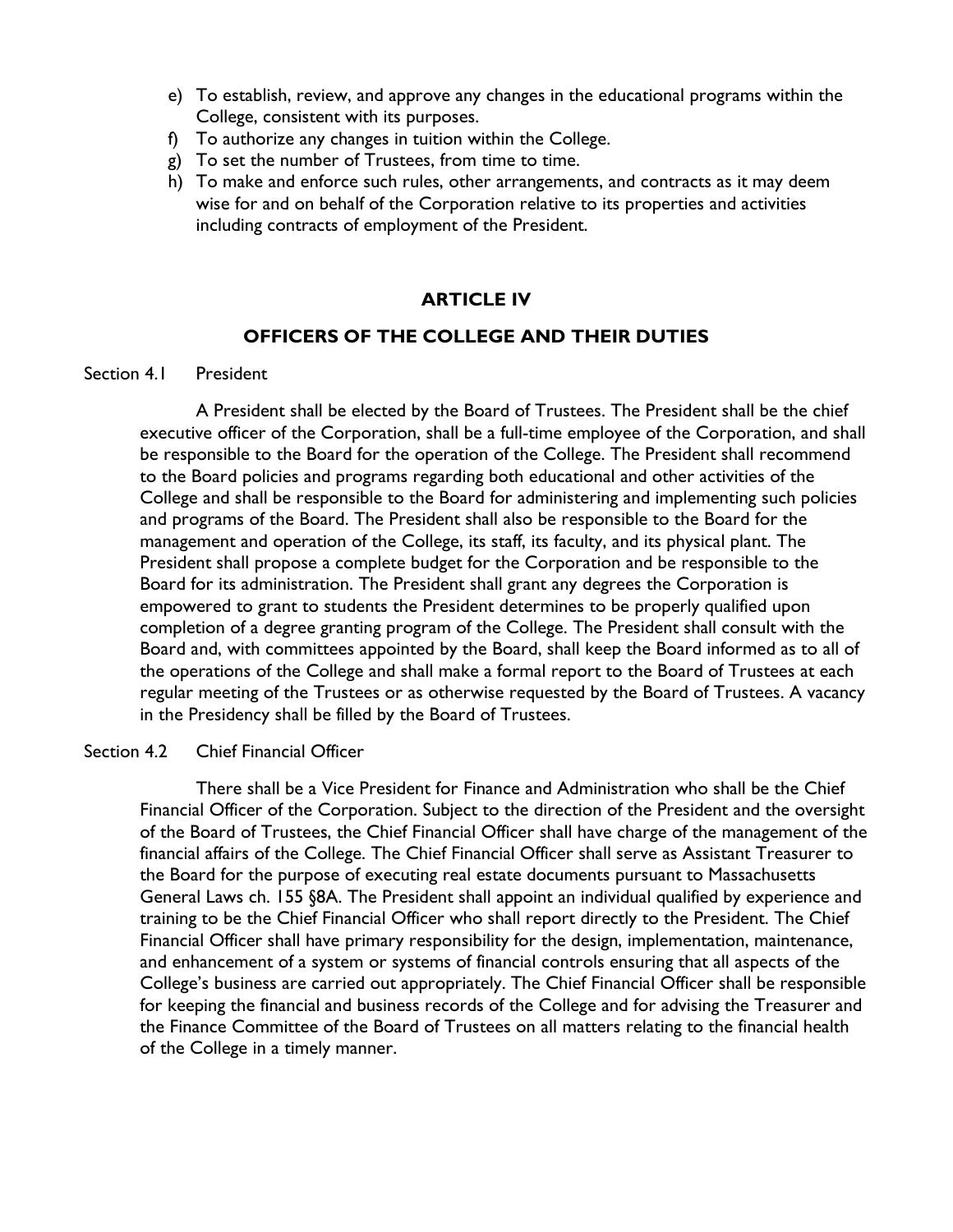## Section 4.3 Chief Academic Officer

The Vice President of Academic Affairs and Provost shall, subject to the direction of the President and the oversight of the Board, be the Chief Academic Officer with the responsibility for oversight of all academic programs. The Chief Academic Officer shall report directly to the President.

### **ARTICLE V**

## **OFFICERS OF THE BOARD OF TRUSTEES AND THEIR DUTIES**

Section 5.1 Chair of the Board

The Chair of the Board shall be the chief presiding officer of the Board and shall have such other powers and duties as customarily belong to the office of the Chair of the Board or as may be designated from time to time by the Board. The Chair shall appoint the members of Board Committees and the officers thereof, and shall be the spokesperson for the Board of Trustees. The Chair of the Board shall preside at all meetings of the Board. The Chair of the Board shall have the right to attend as a non-voting member all meetings of committees of the Corporation of which he/she is not a voting member. The Chair of the Board shall be a voting member and shall preside as Chair of the Executive Committee.

Section 5.2 Vice Chair of the Board

The Vice Chair shall exercise the powers of the Chair of the Board in the absence of the Chair and shall have such other powers and duties as may be designated from time to time by the Board.

#### Section 5.3 Treasurer of the Board

The Treasurer shall oversee the Corporation's financial affairs. The Treasurer shall report the financial condition of the Corporation to the Board at least once each year and at such other times as the Board may request. The Treasurer shall be a person who has demonstrated outside of the College and the Board their abilities and skills as a financial professional. The Treasurer shall be a voting member of the Finance Committee and its Chair.

Section 5.4 Secretary of the Board

The Secretary or the Secretary's designee shall keep the records of all meetings of the Board and shall have custody of the seal of the Corporation in conjunction with the Office of the President. The Secretary's designee shall be established by a vote of the Board and shall be known as the Assistant Secretary to the Board of Trustees. The Secretary's designee shall not be a member of the Board of Trustees.

#### Section 5.5 Officer Vacancies and Removal

Any vacancy among the elected Officers may be filled by the Board of Trustees for the unexpired term, if any. If at any time it is determined by the Board that an Officer is unable or unwilling to perform the duties of their office, the Board may remove the officer from their position with a two-thirds vote of all Trustees then in office and entitled to vote.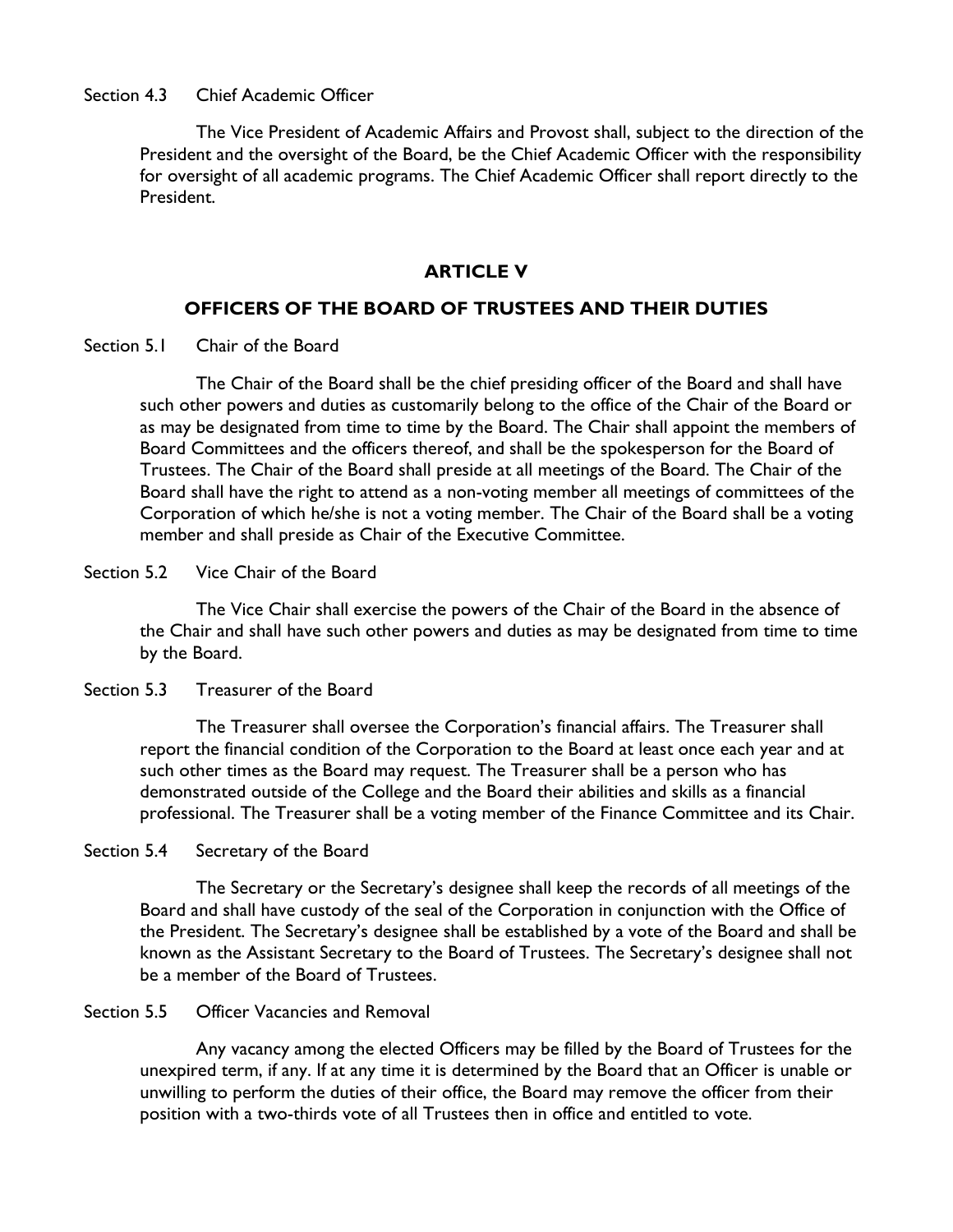# **ARTICLE VI**

## **MEETINGS OF THE BOARD OF TRUSTEES**

#### Section 6.1 Regular Meetings

An annual meeting of the Board of Trustees shall be held the last Tuesday of June each year, or at such other date as may be determined from time to time by the Chair. There shall be at least three (3) other regular meetings of the Trustees each year, which may be held at such times as the Board of Trustees may determine.

#### Section 6.2 Special Meetings

Special meetings may be called at such times and places as may be determined by the Chairman of the Board, the President, or by two or more Trustees.

#### Section 6.3 Notice of Meetings

A schedule of regular meetings of the Board of Trustees and the Annual Meeting shall be issued at the Annual Meeting of the Board each year. Forty-eight (48) hours' notice by mail, e-mail, telephone, telegraph, or facsimile transmission, shall be given for a special meeting and five (5) days' notice shall be given for regular meetings. Notice of any meeting may be waived by a Trustee in writing before or after the meeting, and every Trustee present at any meeting shall be conclusively presumed to have received due notice thereof.

### Section 6.4 Quorum

At any meeting of the Board of Trustees, a majority of the voting members of the Board then in office being present shall constitute a quorum, and any and all business may be conducted by a majority of those present unless otherwise prescribed by law or these Bylaws. Any meeting of the Board may be adjourned by a majority of the votes cast in the affirmative, whether or not a quorum is present. There shall be no presence or voting by proxy. The same quorum requirements for the Board shall apply to all Board-appointed committees and their membership.

#### Section 6.5 Presence through Communications Equipment

Trustees may participate in any meeting of the Board by any means of communication by which all participants may simultaneously hear each other during the meeting, or by such other means as prescribed by the Trustees for such meeting, including by telephone, teleconference, video conference, or otherwise. A Trustee participating in a meeting by any such means is considered to be present in person at the meeting.

#### Section 6.6 Executive Session

The Chair of the Board may call for an executive session to consider and vote upon any matter that, in the reasonable judgement of the Chair, would have an adverse impact on the College if made public. No person who is not a sitting member of the Board shall be allowed to attend the Executive Session without the consent of the Board. The President of the College may only attend if the Trustees extend an invitation for the President to join. No minutes need be taken when in executive session but all votes shall be recorded.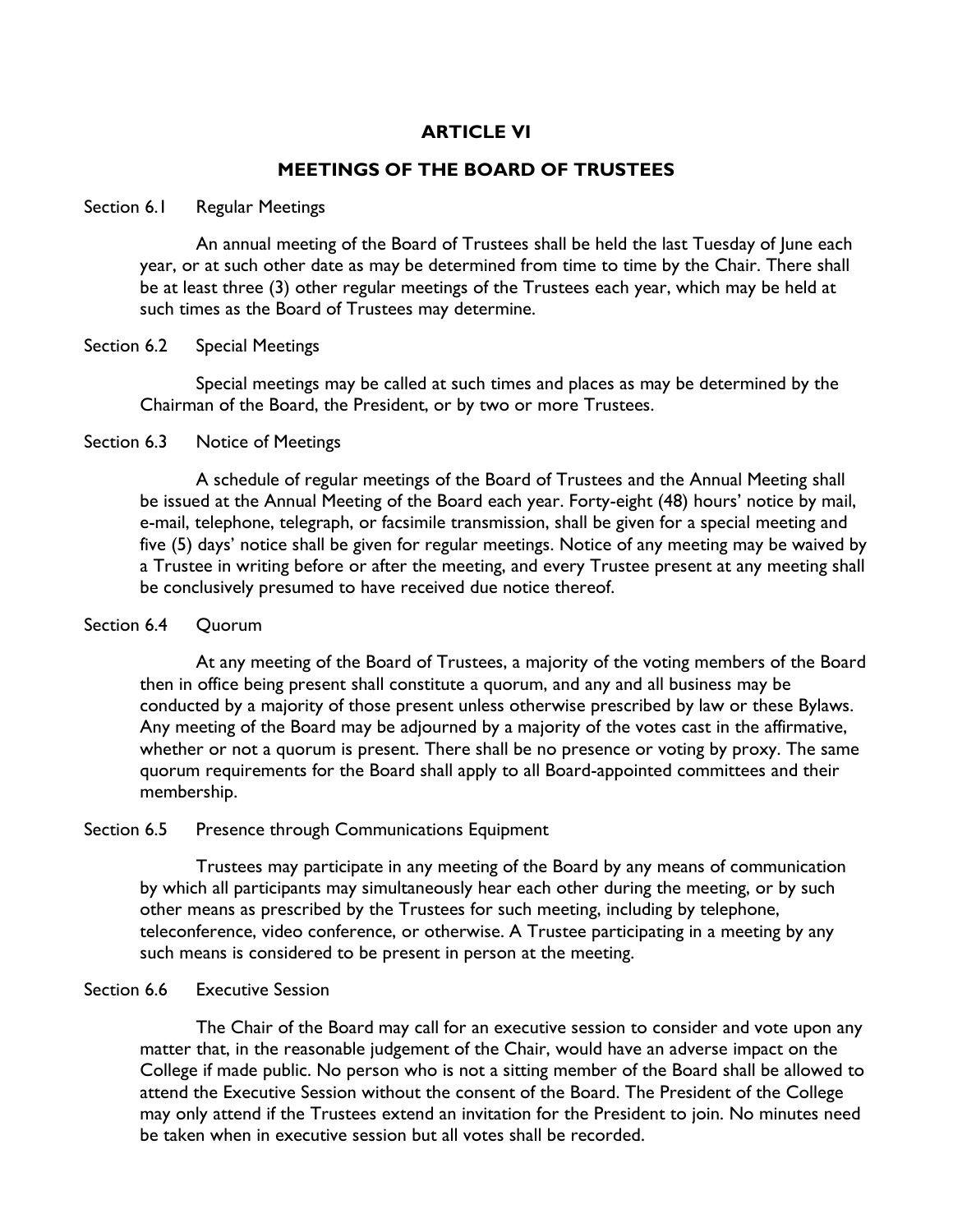Section 6.7 Robert's Rules of Order

All meetings of the Board of Trustees shall be conducted according to the most recent edition of *Robert's Rules of Order* unless otherwise prescribed within these Bylaws. There shall be a copy of *Robert's Rules of Order* available at each such meeting.

### Section 6.8 Reports

At each Annual Meeting, the Chair and the President shall present their annual reports and the Treasurer shall report the Corporation's financial condition.

# **ARTICLE VII**

# **COMMITTEES OF THE BOARD OF TRUSTEES**

Section 7.1 Appointment

The Board of Trustees may from time to time create standing committees as the Trustees deem necessary to address educational, financial, nominating, student affairs, alumni affairs, faculty affairs, development and fundraising, and any other issues the Trustees deem appropriate. Subject to a contrary vote of the Board of Trustees, all members of committees shall be appointed by the Chair of the Board of Trustees. Notice of the membership of Board committees shall be distributed to the Trustees after the annual meeting of the Board and before the first Board meeting of the fiscal year. Except as otherwise provided herein, no person who is a staff member, faculty, adjunct faculty, consultant, or paid Officer of the College shall be eligible to serve as a member of Board appointed and standing committees, except upon a vote of the Board of Trustees.

## Section 7.2 Disbandment of Committees

The Board of Trustees may disband any of its standing committees established by these Bylaws for such time as it may determine with a vote of the Trustees. During any such time, the duties of any such committee may be assumed by the Executive Committee.

#### Section 7.3 Academic Affairs Committee

#### *Purpose*

There is established an Academic Affairs Committee which is responsible for reviewing and making recommendations to the full Board of Trustees regarding the College's academic mission, as well as policies and resources needed to realize that mission and ensure the quality and integrity of each of the BAC's academic programs. The Committee shall provide governance oversight, working collaboratively with the Chief Academic Officer, on such matters as academic program development, review, accreditation, and discontinuance; outcomes assessment; support for faculty research and development; enrollment assessments; and major academic initiatives.

*Committee Membership*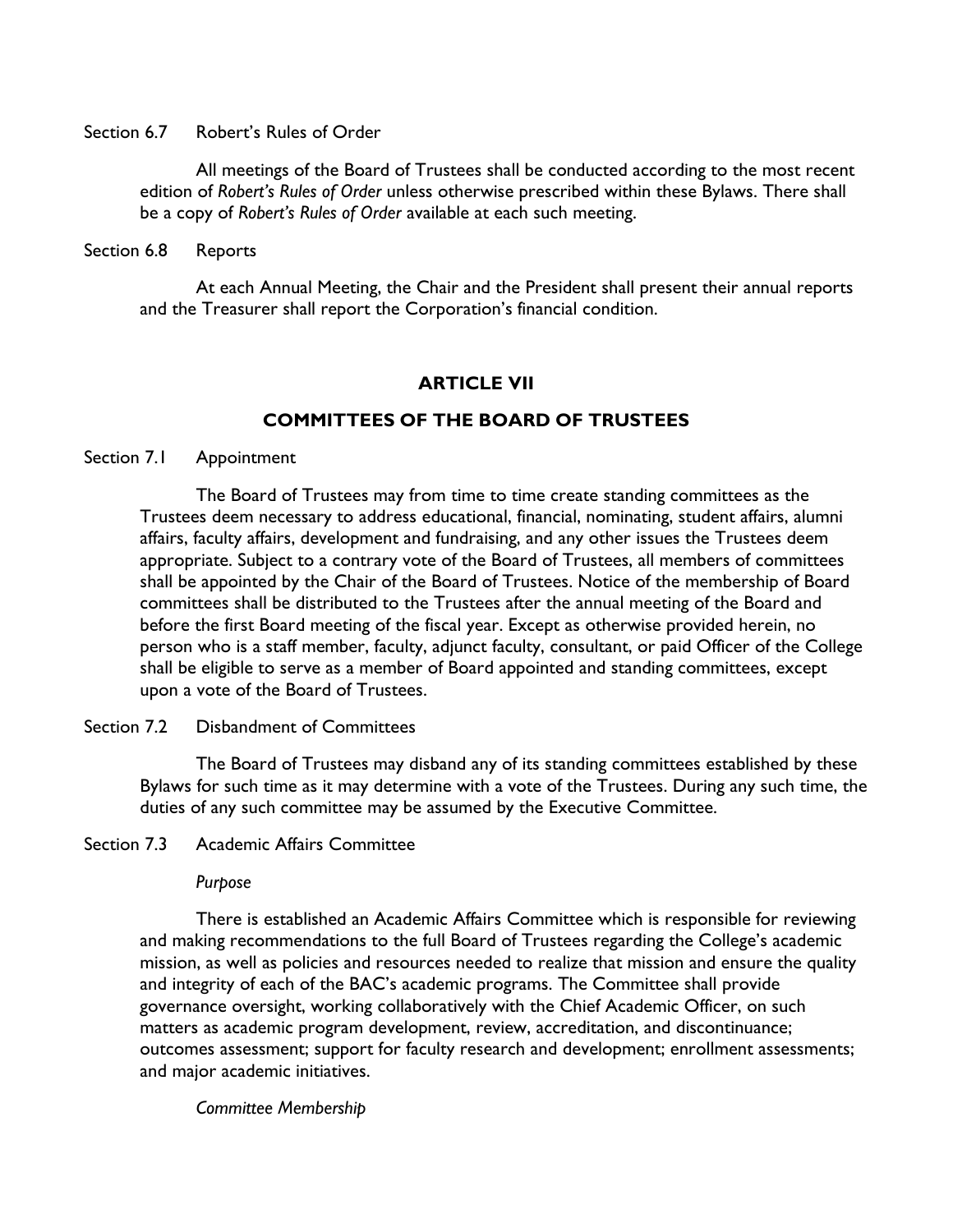The Academic Affairs Committee shall consist of at least five (5) persons, three (3) of whom shall be sitting members of the Board of Trustees.

# *Committee Authority and Responsibility*

In carrying out these responsibilities, the Academic Affairs Committee shall:

- 1. Ensure that the College assesses the effectiveness of its academic programs.
- 2. Ensure appropriate alignment between the College's mission and strategic plan, and ensure that programs are appropriate to respond to student interest and professional workforce needs as well as commensurate with available institutional resources.
- 3. Review proposals for new academic programs, information from periodic program reviews and accreditation processes, and proposals for the discontinuance of any academic programs.
- 4. Review student enrollment assessments and address, where appropriate, the need for change in policies and strategies.
- 5. Review and assess faculty retention
- 6. Work with the Development Committee on funding issues for educational programs.

## Section 7.4 Audit Committee

### *Purpose*

There is established an Audit Committee which shall be responsible for the oversight of the College's internal controls, risk management, compliance, and auditing functions; for overseeing the independence and performance of the College's independent auditors; and for advising the Board on the adequacy and effectiveness of the College's risk management, financial compliance, and financial reporting.

## *Committee Membership*

The Committee shall consist of at least five (5) persons, three (3) of whom shall be sitting members of the Board of Trustees. At least one member shall be a person knowledgeable in accounting, finance, and internal controls. One member shall be a member of the Finance Committee. No person who is not a member of the Audit Committee shall be present at meetings unless invited by the Chair of the committee, with the exception of the Chief Financial Officer.

## *Committee Authority and Responsibility*

In carrying out these responsibilities, the Audit Committee shall:

- 1. Assess the quality and integrity of the College's financial statements.
- 2. Appoint, retain, compensate, and terminate the College's external auditor, which shall report directly to the Committee.
- 3. Review with the external auditor their annual audit plan and approve such plan.
- 4. Review the performance of the College's external auditor.
- 5. Review major issues regarding accounting principles and financial statement presentations.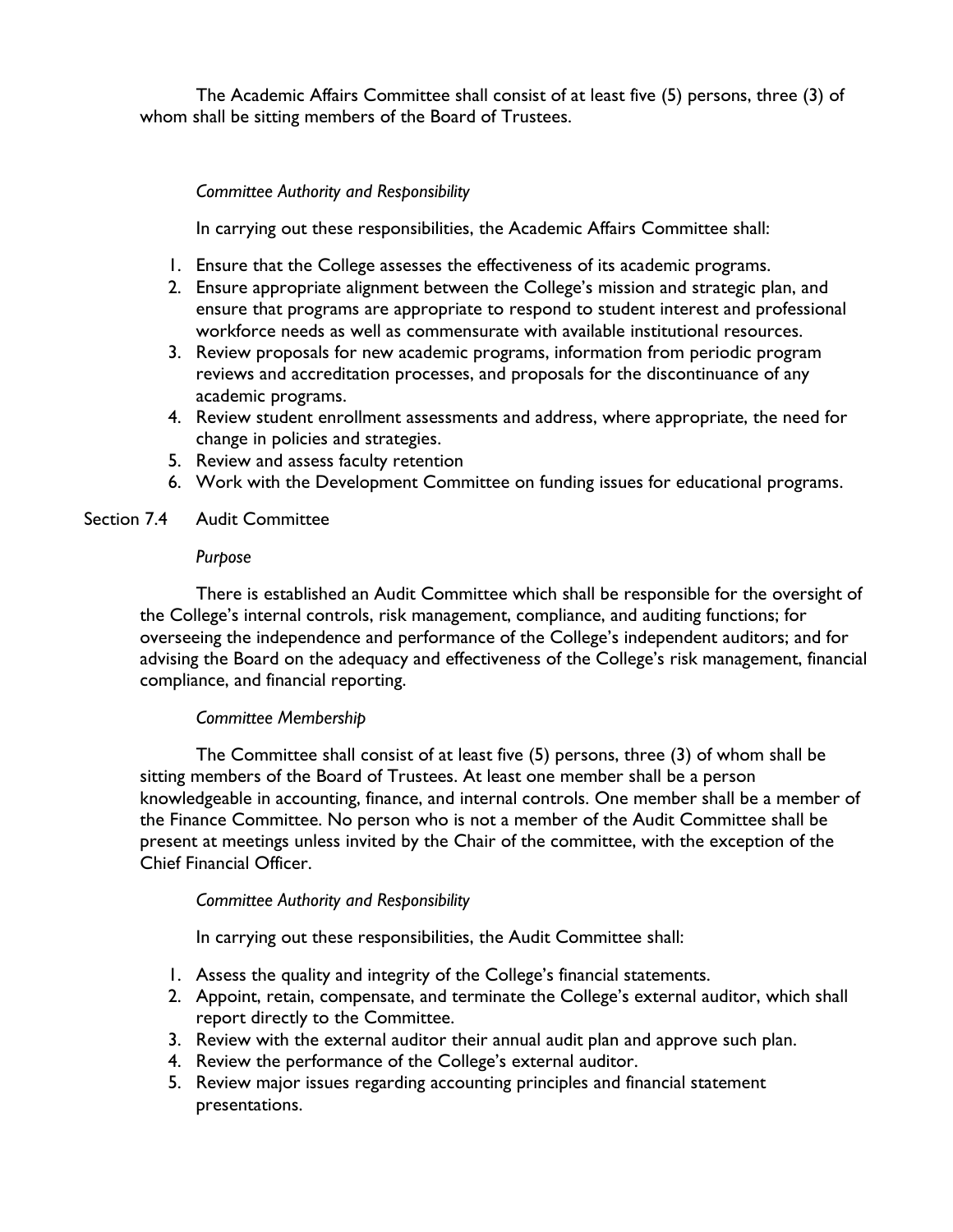- 6. Request that the external auditor report on matters required to be communicated to the committee in accordance with current auditing standards.
- 7. Asses the operation, adequacy and effectiveness of the BAC's internal controls.
- 8. Establish procedures for the receipt, retention, and treatment of complaints regarding accounting, internal controls, or auditing matters, as well as for confidential, anonymous submissions by BAC employees of concerns regarding questionable accounting or auditing matters.
- 9. Work with the Chief Financial Officer on the preparation of the BAC's annual IRS Form 990 and the Massachusetts Form PC, and/or other relevant documents.
- 10. Review the 403(b) Retirement Plan Audit.
- 11. Review the OMB Circular A-133 Audit (for government contracts, including financial aid).
- 12. Discuss and evaluate BAC policies with respect to financial risk assessment and risk management.
- 13. Assess the BAC's compliance with legal and regulatory requirements.
- 14. Obtain periodic updates from management regarding compliance matters.
- 15. Review the performance of the College's external auditor.
- 16. Review and reassess, at least annually, the adequacy of the Committee's charges.

## Section 7.5 Development Committee

### *Purpose*

There is established a Development, Alumni Affairs, and Public Affairs Committee (the "Development Committee") which is charged with assisting the Board in all areas relating to development and fundraising, alumni affairs, and public relations.

## *Committee Membership*

The Development Committee which shall consist of at least five (5) persons, three (3) of whom shall be sitting members of the Board of Trustees. One member shall be a representative of the Boston Architectural College Alumni Association.

## *Committee Authority and Responsibility*

In carrying out these responsibilities, the Development Committee shall:

- 1. Study, develop, and recommend policies and plans for achieving the financial support required to achieve the educational policies and fiscal goals of the BAC.
- 2. Study, develop, and recommend policies and plans for a broad program of public relations to achieve a positive action toward the BAC on the part of its constituencies and the community.
- 3. Study, develop, and recommend policies and plans for meeting the needs of alumni for involvement and communication with the BAC, and of the BAC for alumni support.
- 4. Review and approve annual and capital fundraising goals and recommend them to the full Board of Trustees when appropriate.
- 5. Provide leadership to identify and assist in contacting donor prospects for annual, capital, and endowment gifts.
- 6. Review and recommend naming opportunities for College facilities.
- 7. Formulate and approve the gift acceptance guidelines.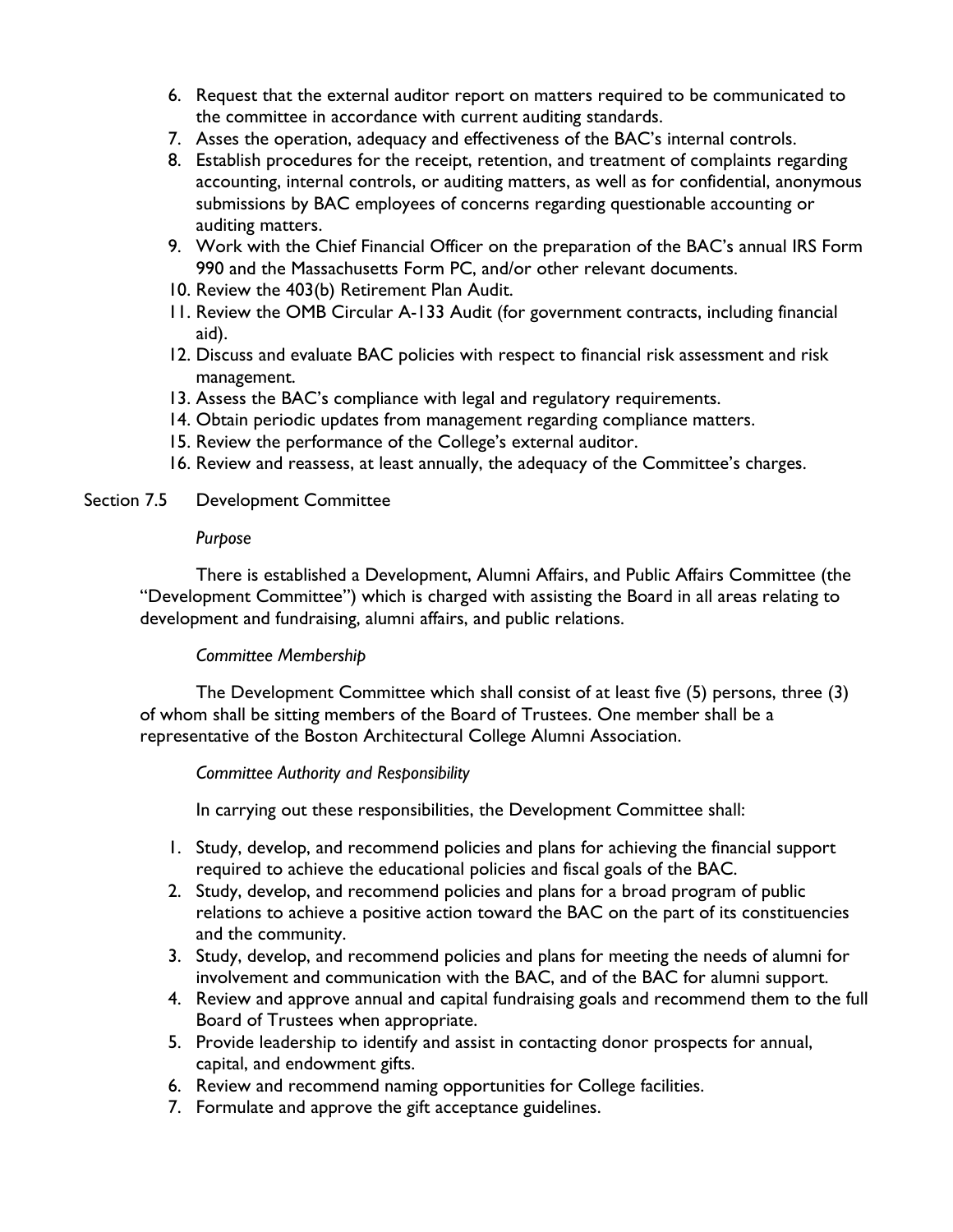# Section 7.6 Executive Committee

### *Purpose*

There shall be an Executive Committee which shall, between meetings of the Board of Trustees, have general supervision of the administration and property of the College, limited to taking action on emergency matters which cannot or should not be delayed to the Board's next scheduled meeting, or as may be delegated to it in writing by the Board of Trustees. Minutes of the meetings of the Executive Committee shall be taken and shall be distributed promptly to each member of the Board of Trustees following each Executive Committee meeting.

## *Committee Membership*

The Executive Committee membership shall be comprised of the Chair of the Board, the Vice Chair of the Board, the Treasurer, the Secretary of the Board, and the President of the College. The President shall be a non-voting member of the committee and the Chair of the Board shall be the Chair of the committee.

### *Committee Limitations*

- 1. The Executive Committee may not take any of the following actions, for which only the Board has the power, unless so authorized by the Board:
	- a. Appoint, renew the appointment of, suspend, dismiss, or place on leave the President.
	- b. Approve the creation or elimination of an academic program offered or to be offered by the College.
	- c. Approve any changes to the mission of the College.
	- d. Approve the incurrence by the College of any major indebtedness.
	- e. Amend or repeal the Bylaws of the College.

### Section 7.7 Facilities Committee

#### *Purpose*

There is established a Facilities Committee which shall have responsibility for supervising matters relating to the College facilities and making recommendations to the Board on matters related to (a) the long-term physical development of the College; (b) the design, construction, and renovation of new or existing facilities; and (c) the budgeting and cost control for construction and renovation projects. It shall also review policies and make recommendations with respect to the maintenance and operation of buildings and the care of grounds.

## *Committee Membership*

The Facilities Committee shall consist of at least five (5) persons, three (3) of whom shall be sitting members of the Board of Trustees.

#### *Committee Authority and Responsibility*

In carrying out these responsibilities, the Facilities Committee shall review, offer advice upon, and recommend actions concerning plans, programs, and construction operations of the College's campus, including all buildings, landscape development, and new construction. In this capacity, the committee shall review plans and provide advice to the Board on: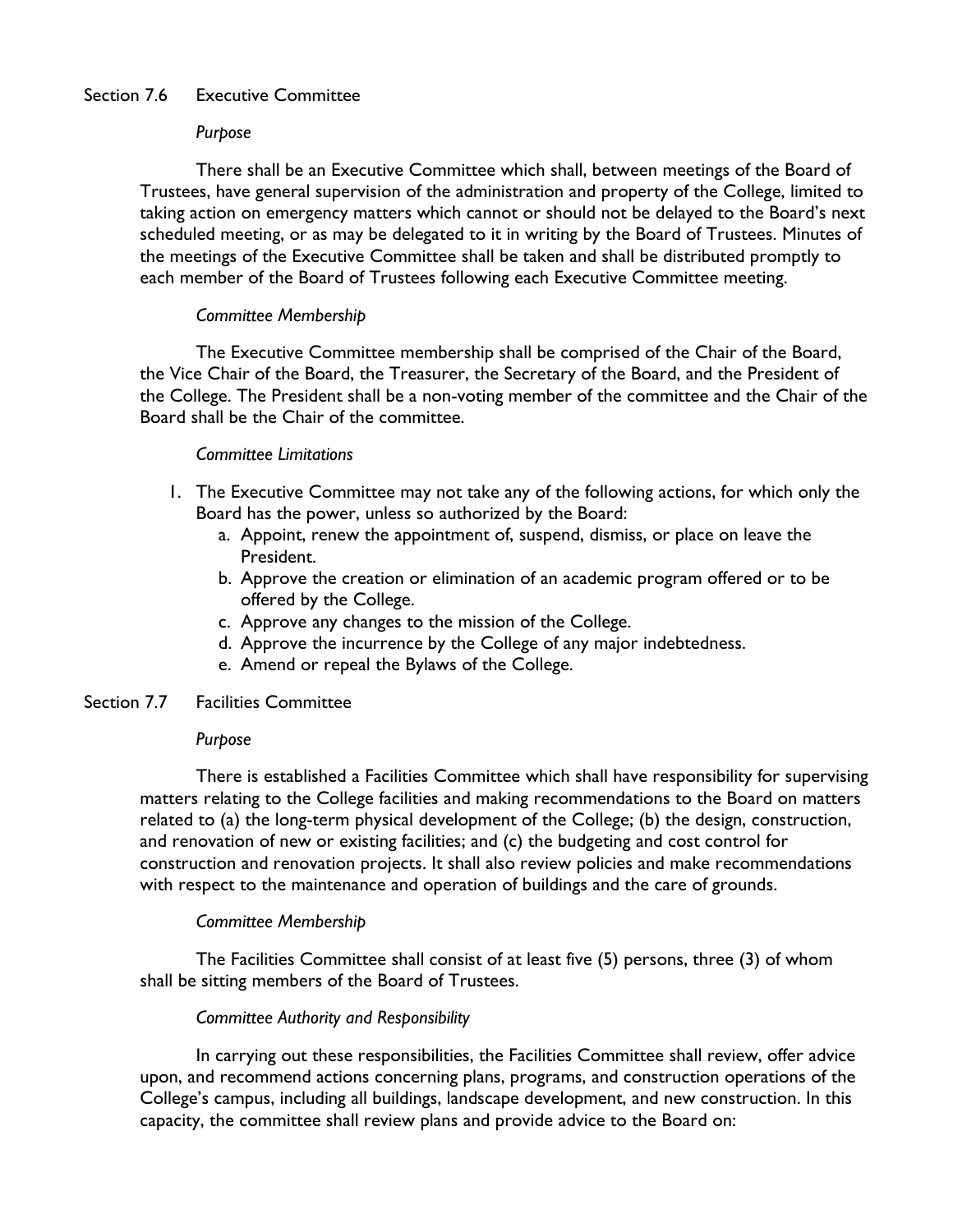- 1. New facilities planning and construction projects and major modifications to existing structures, at selected stages, from concept design and cost estimates through occupancy;
- 2. Process and progress of the Administration's selection of architects, general contractors, and construction managers;
- 3. Site locations;
- 4. Concept and schematic plans including architectural renderings (renderings will be provided for all new buildings and major exterior modifications to existing structures);
- 5. Major modifications of contract work within funds approved, as well as changes in scope to contract work requiring expenditure of additional funds;
- 6. The capital budget with specific attention to sources of funds; and
- 7. Acquisition of real estate within boundaries established from time to time by the Board of Trustees.
- Section 7.8 Finance Committee

#### *Purpose*

There shall be established a Finance Committee which is responsible for overseeing the fiscal stability and long-term economic health of the College. This committee monitors the College's financial operations, debt-level, and investment performance; requires the maintenance of accurate and complete financial records; and maintains open lines of communication with the Board about the institution's financial condition.

## *Committee Membership*

The Finance Committee shall consist of at least five (5) persons, three (3) of whom shall be sitting members of the Board of Trustees. The Chair of the Finance Committee shall be the Treasurer of the Board per Article V, Section 3.

## *Committee Authority and Responsibility*

In carrying out these responsibilities, the Finance Committee shall:

- 1. Advise the Board regularly on the overall financial condition of the College and on the investment portfolio of funds held by the College.
- 2. Through an established process created by the committee, monitor, evaluate, and advance the financial well-being of the College.
- 3. Establish ROI measurements (benchmarks) and goals in connection with a long-term financial sustainability plan.
- 4. Review the annual budget and make necessary recommendations for approval by the Board.
- 5. Review quarterly budget reports.
- 6. Maintain an Investment Subcommittee and monitor its policies and performance.

# Section 7.9 Governance Committee

## *Purpose*

There shall be established a Governance Committee which is responsible for identifying, vetting, and nominating Trustees and Overseers who bring the necessary experience, skills, and character to the Board of Trustees and the College. The Committee also works to identify best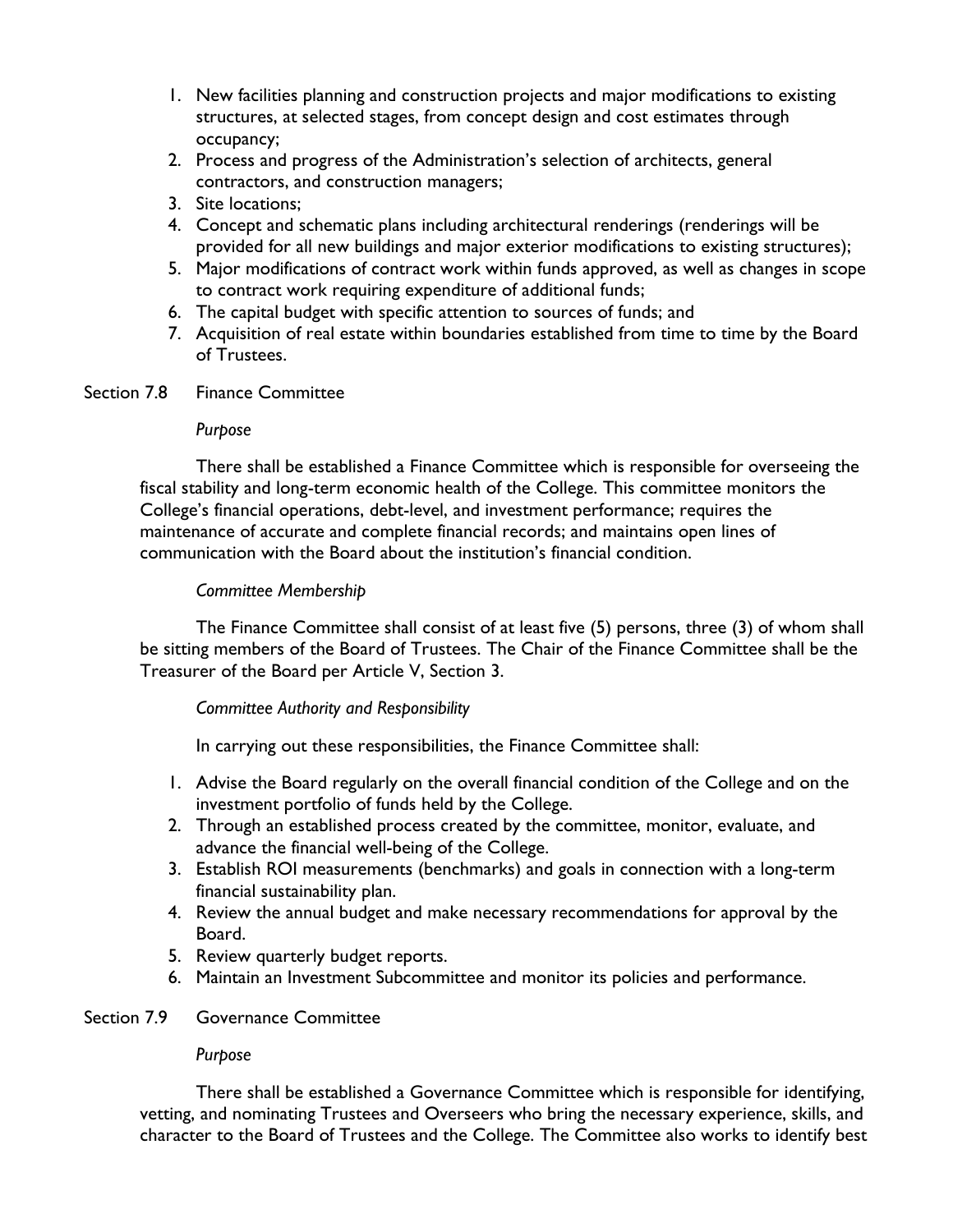practices in governance and introduce them to the Board and its committees, ensuring such practices are appropriate for the Boston Architectural College.

# *Committee Membership*

The Governance Committee shall consist of at least five (5) persons, three (3) of whom shall be sitting members of the Board of Trustees. One member shall be an Officer of the Board who is not the current sitting Chairperson.

# *Committee Authority and Responsibility*

In carrying out these responsibilities, the Governance Committee shall:

- 1. Develop and gain board approval of a formal statement setting out the roles and responsibilities of the trustees and overseers.
- 2. Identify the combination of talents among trustees that the board needs to fulfill its goals.
- 3. Develop a strategy for cultivating, recruiting, and bringing to the Board of Trustees the necessary pool of diversity, of professional experience and resources, and of understanding of governance commitment and service needed to support the vision and mission of the BAC and the goals of College's Strategic Plan.
- 4. Ensure that an orientation program is provided to each new trustee.
- 5. Manage a process of confidential annual self-assessment by each trustee.
- 6. Manage the process for deciding whether to reappoint a trustee for an additional term.
- 7. Plan for and recommend the officers of the Board of Trustees.
- 8. Prepare a list of candidates for trustees of the Board to be elected by the Board of Trustees.
- 9. Honor and recognize retiring trustees. Determine the qualifications for granting retiring members the status of Trustee Emeriti.
- 10. Utilize leadership training for board and committee succession planning.
- 11. Design and manage any changes to policies affecting term-limit and size of the Board of Trustees.
- 12. Identify best practices in governance and customizing them, as appropriate to the Board of Trustees and the BAC.
- 13. Effectively communicate the committee's responsibilities and achievements.
- 14. Assess the performance of the committee itself and the Board as a whole.

## Section 7.10 Student Affairs Committee

## *Purpose*

There is established a Student Affairs Committee which shall review and make recommendations on matters related to student life and experience at the BAC. This committee shall support the Dean of Students and the Office of Student Life in their mission to encourage community building, foster leadership development, promote social interaction, and enrich and enhance the student experience. The committee shall support the BAC Student Government Association in its mission to foster communication among the BAC Administration, the Board of Trustees, and the student body.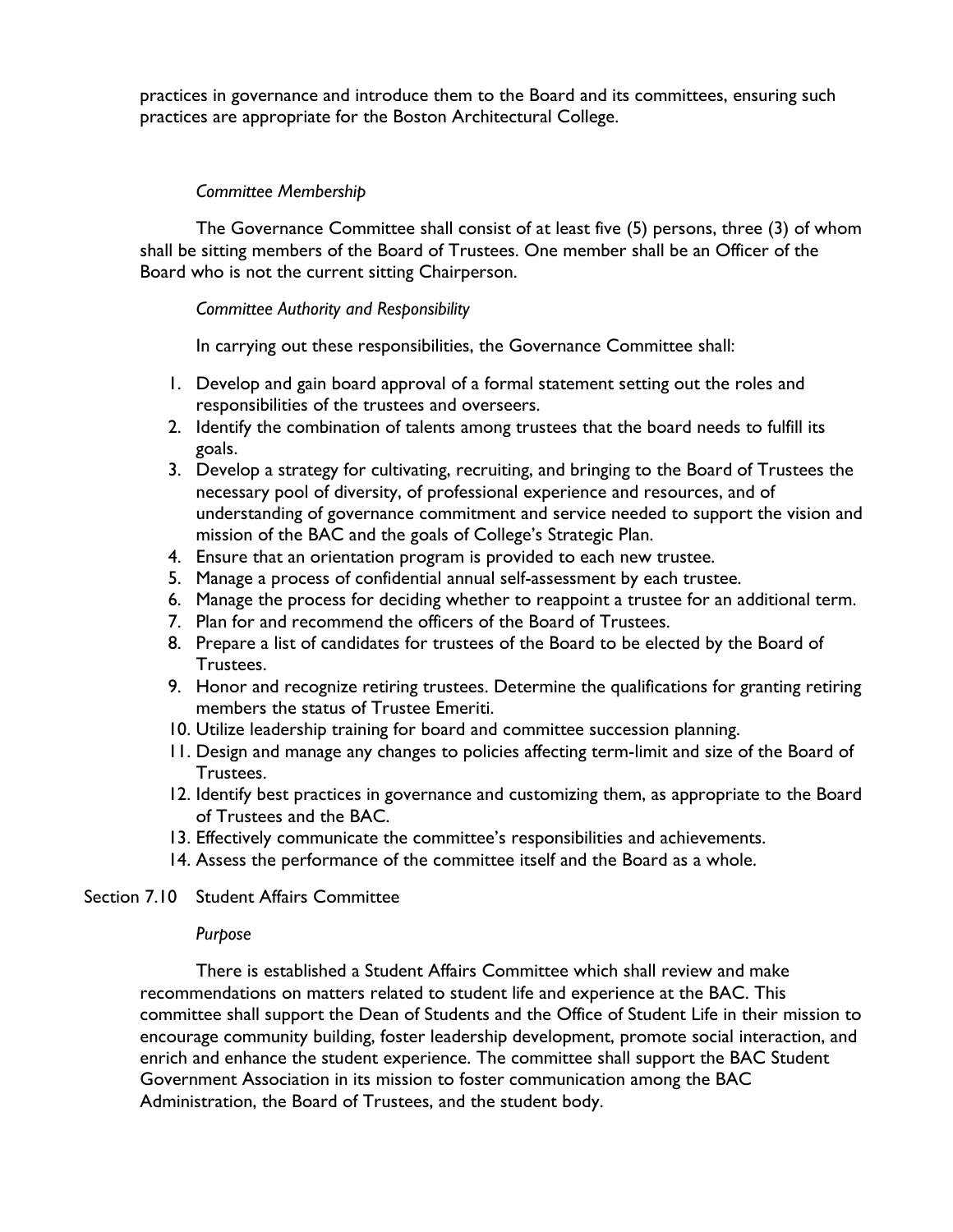## *Committee Membership*

The Student Affairs Committee shall consist of at least five (5) persons, three (3) of whom shall be sitting members of the Board of Trustees.

*Committee Authority and Responsibility*

In carrying out these responsibilities, the Student Affairs Committee shall:

- 1. Explore, from the student perspective, enhancements to BAC policies and culture that will build community both internally and externally. Specific areas of discussion to include:
	- a. Studio culture
	- b. The College's sense of community
	- c. Culture of diversity and equality
	- d. Student life and support issues
	- e. Communication
- 2. Advocate for space and resources to promote campus life, studio culture, and academic success.
- 3. Address matters of interest raised by BAC students at Student Government meetings as the primary source of topics for its agenda.
- 4. Connect the Board to issues facing students.

Section 7.11 Special and Ad Hoc Committees

In addition to the standing committees described in Article VI, the Board may establish special committees, Ad Hoc committees, and subcommittees to meet specific long-term or short-term needs.

# **ARTICLE VIII**

# **MISCELLANEOUS**

Section 8.1 Distribution of Assets Restricted

No part of the income, surplus, or property of the Corporation shall at any time be divided among or inure to the benefit of any Officer or Trustee, nor shall the same be used or appropriated for other than the stated purpose of the Corporation.

Section 8.2 Authorized Signatory

The Treasurer, President, and Chief Financial Officer shall be the signatories authorized and empowered for and on behalf of the College to establish, maintain, and act on transactions in any and all accounts held by the College with banks and other financial institutions in such amounts and circumstances as the Board shall from time to time determine.

Section 8.3 Fiscal Year

The fiscal year of the Corporation shall begin July 1 and end June 30, unless otherwise determined by the Board of Trustees.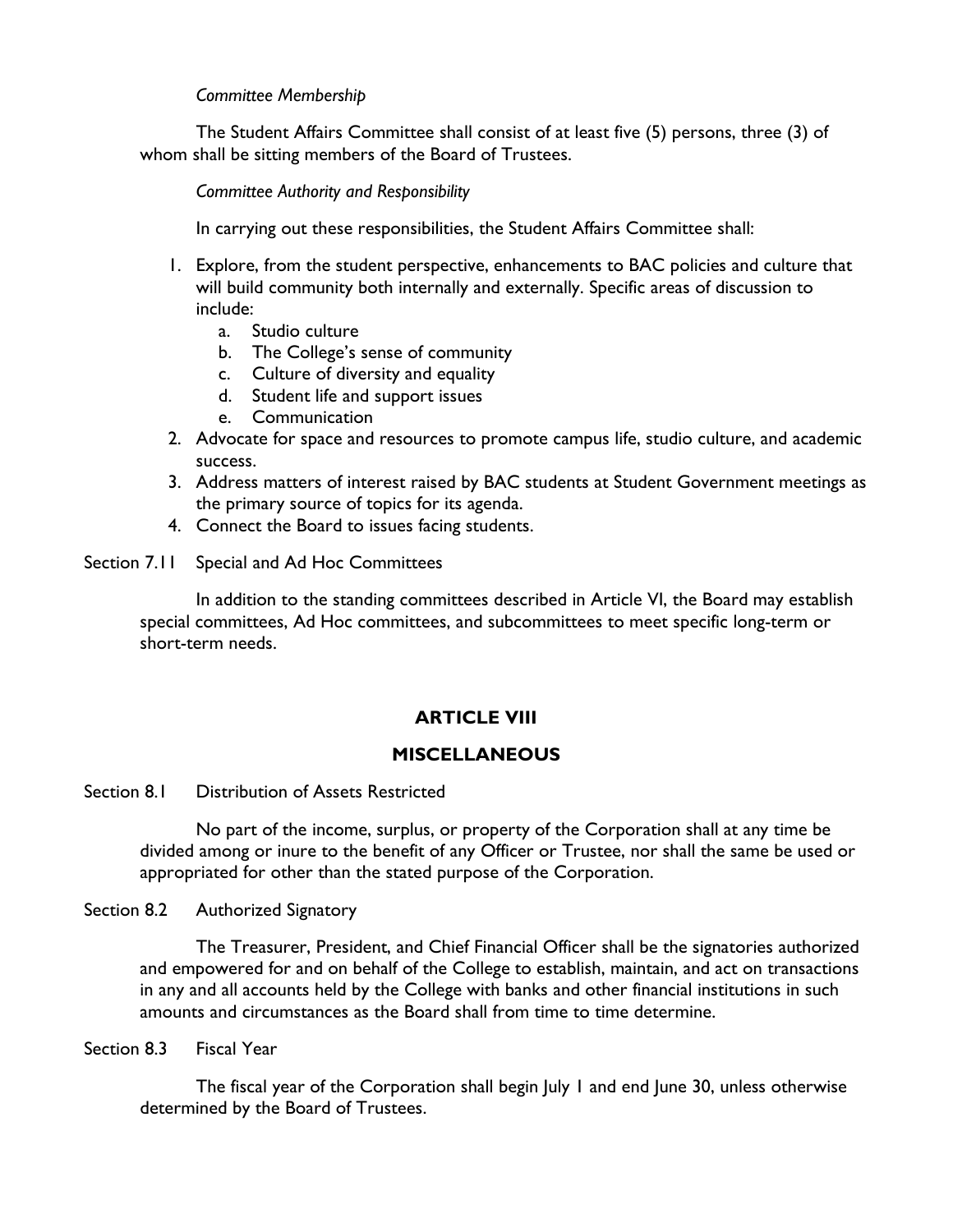# **ARTICLE IX**

## **INDEMNIFICATION**

### Section 9.1 Definitions

For the purposes of this Article IX:

"Trustee/Officer" means any person who is serving or has served as a Trustee, Overseer, Officer or as a member of a Trustee Committee of the College, or who is serving or has served at the request of the College as a trustee, officer, or as a member of a committee, of any other organization, or in any capacity with respect to any employee benefit plan of the College or any of its subsidiaries.

"Employee/agent" means any person who is serving or has served as an employee or other agent of the College, or who is serving or has served at the request of the College as an employee, member of a committee, or other agent of any other organization, or in any capacity with respect to any employee benefit plan of the College or any of its subsidiaries.

"Person" means any person falling under the definition of either Trustee/officer or Employee/agent hereinabove.

"Proceeding" means any action, suit or proceeding, whether civil, criminal, administrative or investigative, brought in or before any court, tribunal, administrative or legislative body or agency, together with any appeals therefrom, naming a Trustee or an officer with respect to action taken or failed to be taken with reference to the College in their capacity as an officer or Trustee, as the case may be.

"Claim" means any claim, which could be the subject of a Proceeding or threatened Proceeding.

"Expense" means any fine or penalty, and any liability fixed by a judgment, order, decree or award in a Proceeding, any amount reasonably paid in settlement of a Proceeding or, if applicable, a Claim, authorized under the provision of this Article (other than an amount paid to the College itself) and any professional fees and other disbursements reasonably incurred in connection with a Proceeding or, when applicable, a Claim. The term "Expense" shall include any taxes or penalties imposed on a Person with respect to any employee benefit plan of the College or any of its subsidiaries.

## Section 9.2 Right of Indemnification

Except as limited by law or as provided in Sections 3 and 4 of this Article, (a) each Trustee/officer (and his or her heirs and personal representatives) shall be indemnified by the College against any Expense incurred by the Trustee/officer in connection with each Proceeding and Claim in which such Trustee/officer is involved as a result of serving or having served in such capacity, and (b) each Employee/agent (and his or her heirs and personal representatives) with respect to Proceedings, shall, and with respect to Claims, may be indemnified by the College against any Expense incurred by the Employee/agent in connection with each Proceeding and/or Claim in which such Employee/agent is involved as a result of serving or having served in such capacity.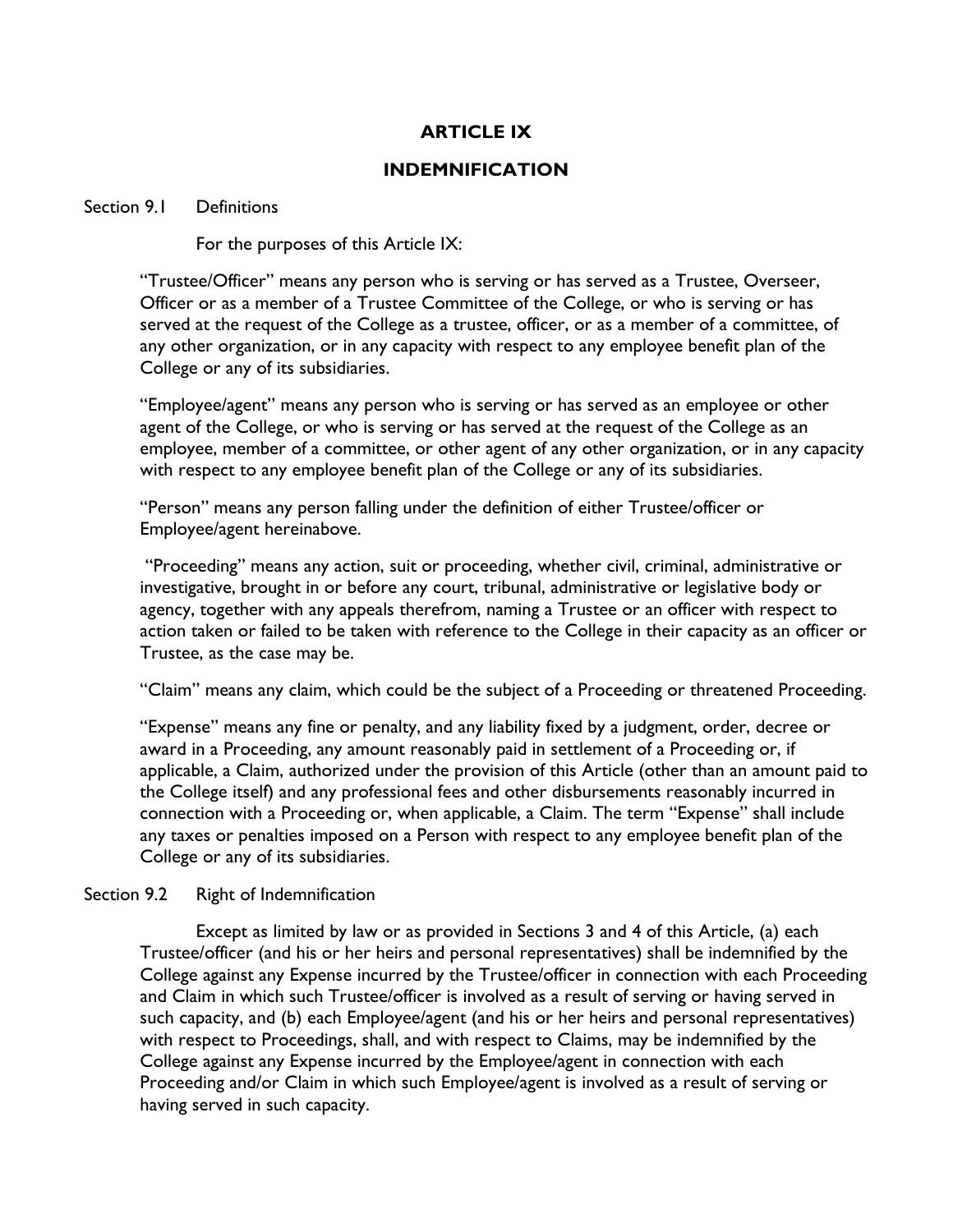### Section 9.3 Indemnification not Available

Notwithstanding any contrary provisions of these bylaws, no indemnification shall be provided to a Person with respect to a Proceeding or Claim as to which it shall have been adjudicated, or otherwise determined as established under Section 6 of this Article, that he/she did not act in good faith in the reasonable belief that his/her action was in accordance with law and in the best interests of the College, or a College-related employee benefit plan, or in the best interest of the participants or beneficiaries of such employee benefit plan.

### Section 9.4 Compromise or Settlement

In the event that a Proceeding or Claim is compromised or settled so as to impose any liability or obligation on a Person or upon the College, notwithstanding anything in this Article to the contrary, subject however to Section 3 above, no indemnification either for the said payment or for any other expenses shall be provided as to said Person with respect to such Proceeding or Claim unless such compromise or settlement shall be approved as in the best interests of the College, after notice that it involved such indemnification, (a) by a disinterested majority of the Trustees then in office; (b) by majority of the disinterested Trustees then in office or a committee of the same. In addition, prior to the final adjudication, including any appeal therefrom, subject to Section 3 above, in the event the College deems it necessary, and subject to the determination that such action is in the best interests of the College as provided above, the College may settle or compromise any such Proceeding or Claim, or portion thereof for which indemnification is provided hereunder, and pay such expenses associated therewith.

### Section 9.5 Advances

The College, with respect to Trustee/officer, shall, and with respect to Employee/agent, may pay sums on account of indemnification in advance of a final disposition of a Proceeding or Claim upon receipt of an undertaking by the Person to repay such sums if it is subsequently established that he/she is not entitled to indemnification pursuant to Sections 3 and 4 hereof, which undertaking may be accepted without reference to the financial ability of such person to make repayment.

## Section 9.6 Determination

Determination of the right to such indemnification and the amount thereof may be made at the option of the Person to be indemnified pursuant to procedure set forth from time to time in the Bylaws or by any of the following procedures: (a) by order of court or agency hearing the matter, (b) by vote of the Board of Trustees, excluding any Trustee seeking indemnification, (c) if a disinterested quorum of Trustees cannot be established, then by vote of a smaller committee of disinterested Trustees, or (d) by order of any court having jurisdiction over the College. Neither the College nor any Trustee/officer shall be liable to anyone for making any determination as to the existence or absence of liability, or for making or refusing to make any payment hereunder on the basis of such determination, or for taking or omitting to take any other action thereunder. The termination of any Proceeding or Claim by judgment, order, settlement, or conviction (whether based on a plea of guilty or *nolo contendere* or its equivalent) shall not of itself be deemed an adjudication that such Person has not acted in good faith in the reasonable belief that his or her action was in the best interest of the College.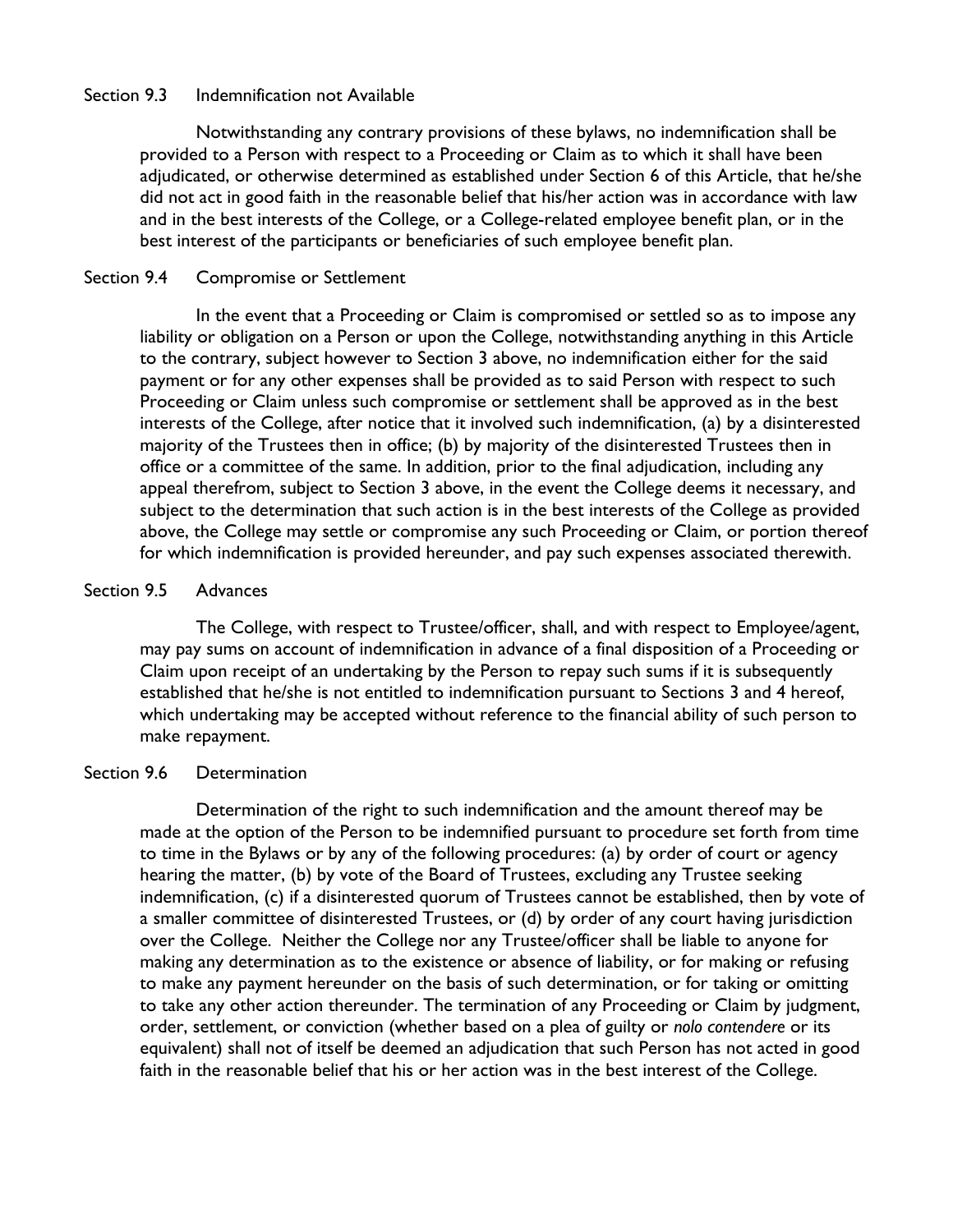Section 9.7 Not Exclusive

Nothing in this Article shall limit any lawful rights to indemnification existing independently of this Article.

### Section 9.8 Insurance

The provisions of this Article shall not limit the power of the Board of Trustees to authorize the purchase and maintenance of insurance on behalf of any Person against any expense incurred by him/her in any such capacity, or arising out of his/her status as such, whether or not the College would have the power to indemnify him/her against such expense under this Article.

### Section 9.9 Amendment

No amendment or repeal of such provisions which adversely affects the rights of a Person under this Article with respect to his/her acts or omissions prior to such amendment or repeal shall apply to him/her without his consent.

# **ARTICLE X**

# **AMENDMENTS**

# Section 10.1 Amendments

The Board of Trustees may, by a two-thirds majority vote of all Trustees then in office and entitled to vote, adopt amendments to these Bylaws at any meeting called therefore. Notice of any proposed amendment to these Bylaws, including the substance of the proposed amendment, shall be given in the call for the meeting at which such amendment is to be voted upon.

# **ARTICLE XI**

# **OVERSEERS**

Section 11.1 Purpose

There is hereby established the Overseers which shall comprise a support and an advisory body for the College and its academic and administrative sub-divisions. The Overseers shall render advice and service to the College, including interfacing with the BAC with the professions and community, mentoring students with regard to professional life, positioning the BAC in the marketplace and community, monitoring and advising on the future of practice and the professions, as well as such other responsibilities as may from time to time be established by the Trustees.

Section 11.2 Eligibility

Persons eligible for appointment as Overseers shall have perspective, commitment, and diverse skills to assist the BAC in achieving its academic mission. Overseers may include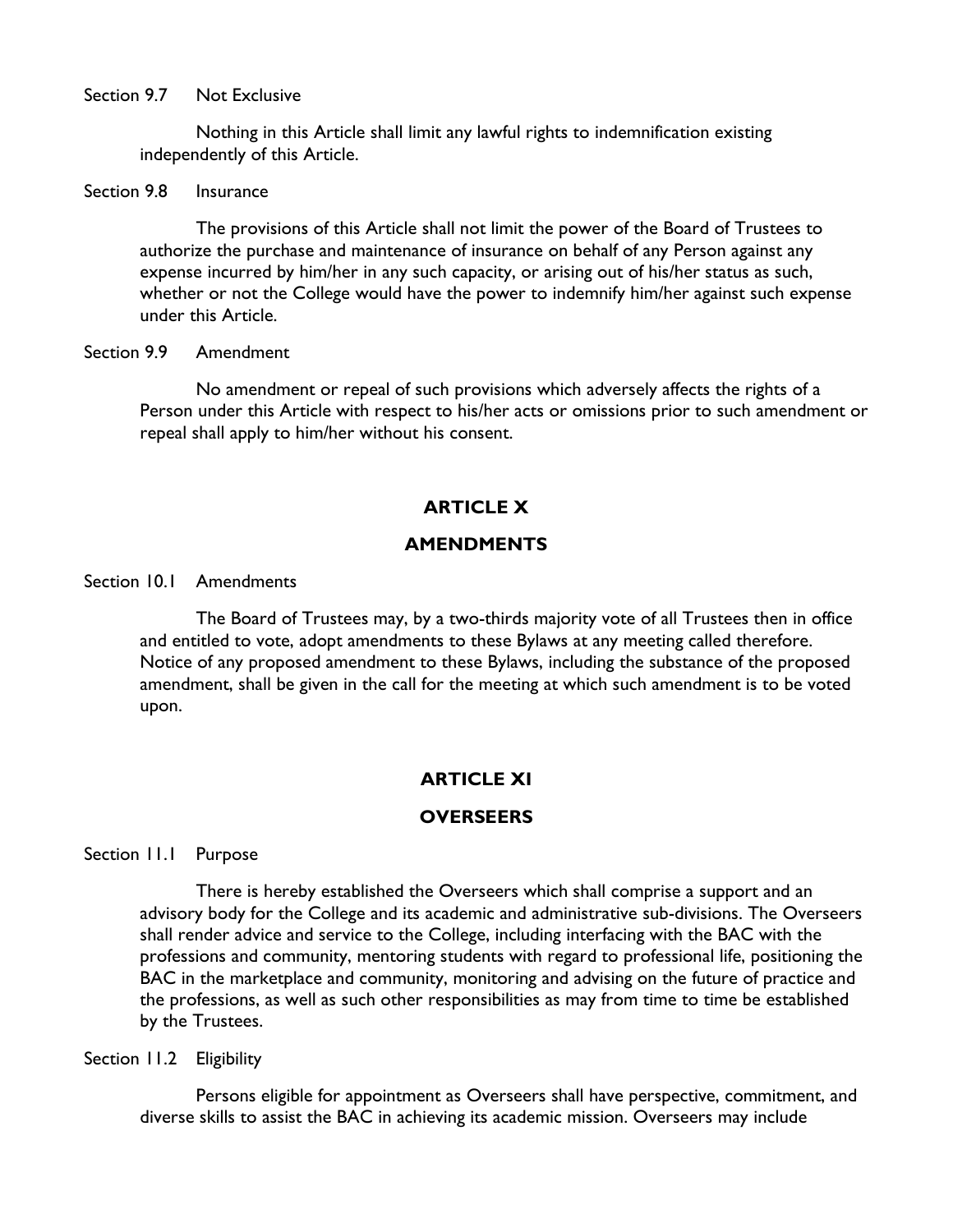representatives of the design-oriented community and allied educational, financial, public service, construction, real estate development, public relations, legal, cultural, and development professions. The composition of the Overseers shall include practitioners representing each of the Schools at the BAC. The number of Overseers shall not be more than 90 persons. No person shall simultaneously serve as Overseer and Trustee.

#### Section 11.3 Terms

Overseers shall be appointed for staggered three-year terms, with approximately onethird appointed each year for a three-year term. An Overseer may be appointed for a maximum of three full consecutive terms and shall be eligible for reappointment after a minimum period of one year out of office. An Overseer may be removed from his or her position by a majority vote of the Trustees.

#### Section 11.4 Nominations

At any time, the Board of Trustees or a designated committee thereof may prepare a list of Overseer nominees, who may therefore be appointed at any Meeting of the Trustees for a stipulated term.

Section 11.5 Appointments

The appointment of an Overseer shall begin at the adjournment of the meeting at which he or she is appointed.

#### **ARTICLE XII**

### **OVERSEERS EMERITI**

#### Section 12.1 Purpose

The Overseers Emeriti shall be made up of former Overseers of the Boston Architectural College. The Overseers Emeriti shall render advice and service to the Board of Trustees as well as the College, including the interface of the BAC with the professions and community, providing institutional knowledge to new leadership within the BAC, mentoring students with regard to professional life, positioning the BAC in the marketplace and community, and advising on the future of practice and the professions. Overseers Emeriti are eligible to serve as voting members of Board-appointed committees.

#### Section 12.2 Eligibility

Persons eligible for consideration as Overseer Emeritus/a status shall be any former Overseer or Trustee who has completed two (2) consecutive terms as an Overseer of the College, and/or has served the College with a high level of distinction by providing their time, treasure, and talent in an extraordinary fashion.

#### Section 12.3 Terms and Nominations

Overseers Emeriti are appointed for life-long terms. The Board of Trustees or a designated committee thereof may prepare a list of Overseers Emeriti candidates, who may be appointed at The Annual Meeting of the Board of Trustees. The Board of Trustees or a